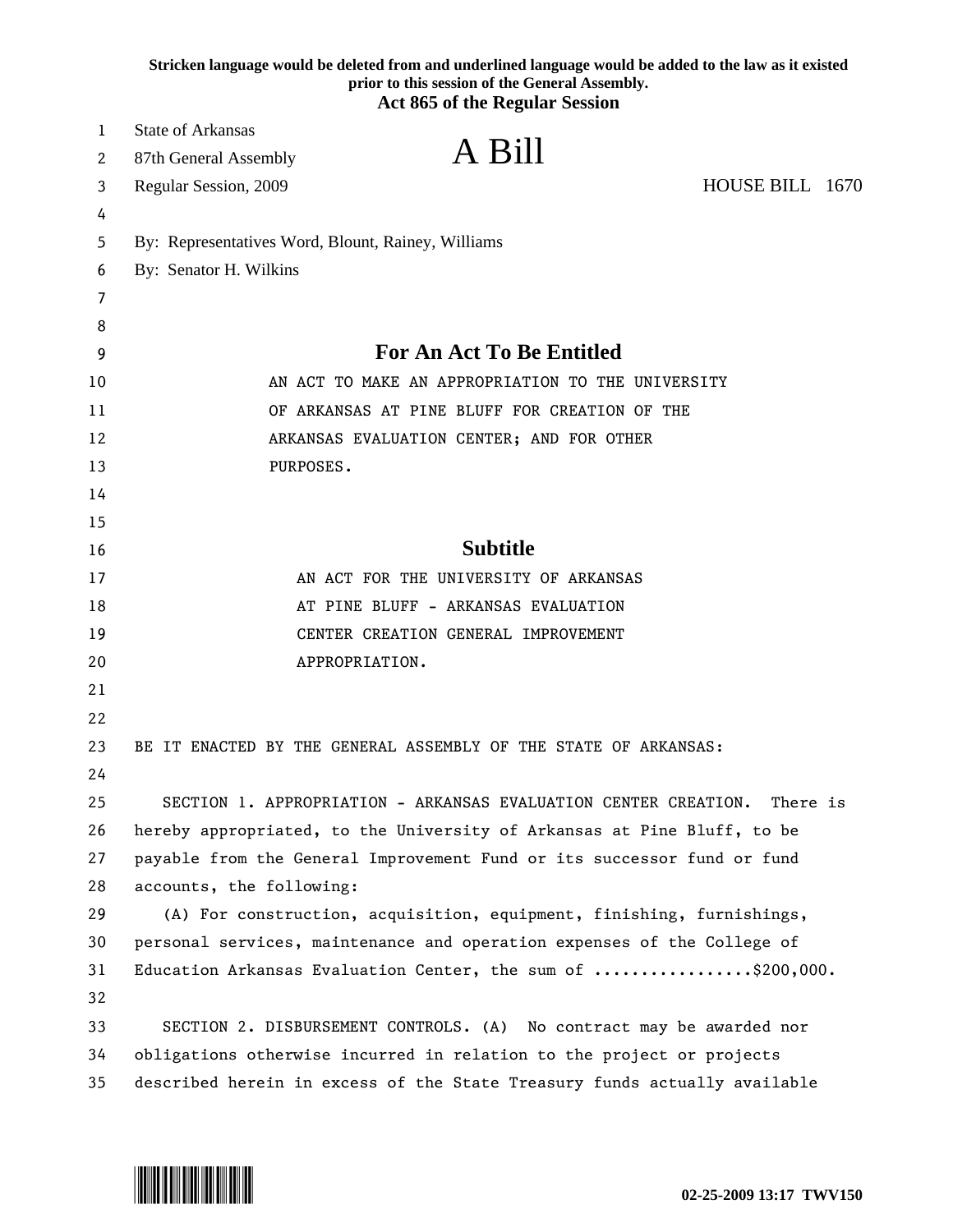**HB1670** 

1 therefor as provided by law. Provided, however, that institutions and 2 agencies listed herein shall have the authority to accept and use grants and 3 donations including Federal funds, and to use its unobligated cash income or 4 funds, or both available to it, for the purpose of supplementing the State 5 Treasury funds for financing the entire costs of the project or projects 6 enumerated herein. Provided further, that the appropriations and funds 7 otherwise provided by the General Assembly for Maintenance and General 8 Operations of the agency or institutions receiving appropriation herein shall 9 not be used for any of the purposes as appropriated in this act.

10 (B) The restrictions of any applicable provisions of the State Purchasing 11 Law, the General Accounting and Budgetary Procedures Law, the Revenue 12 Stabilization Law and any other applicable fiscal control laws of this State 13 and regulations promulgated by the Department of Finance and Administration, 14 as authorized by law, shall be strictly complied with in disbursement of any 15 funds provided by this act unless specifically provided otherwise by law. 16

17 SECTION 3. LEGISLATIVE INTENT. It is the intent of the General Assembly 18 that any funds disbursed under the authority of the appropriations contained 19 in this act shall be in compliance with the stated reasons for which this act 20 was adopted, as evidenced by the Agency Requests, Executive Recommendations 21 and Legislative Recommendations contained in the budget manuals prepared by 22 the Department of Finance and Administration, letters, or summarized oral 23 testimony in the official minutes of the Arkansas Legislative Council or 24 Joint Budget Committee which relate to its passage and adoption.

25

26 SECTION 4. EMERGENCY CLAUSE. It is found and determined by the General 27 Assembly, that the Constitution of the State of Arkansas prohibits the 28 appropriation of funds for more than a one (1) year period; that the 29 effectiveness of this Act on July 1, 2009 is essential to the operation of 30 the agency for which the appropriations in this Act are provided, and that in 31 the event of an extension of the Regular Session, the delay in the effective 32 date of this Act beyond July 1, 2009 could work irreparable harm upon the 33 proper administration and provision of essential governmental programs. 34 Therefore, an emergency is hereby declared to exist and this Act being 35 necessary for the immediate preservation of the public peace, health and 36 safety shall be in full force and effect from and after July 1, 2009.